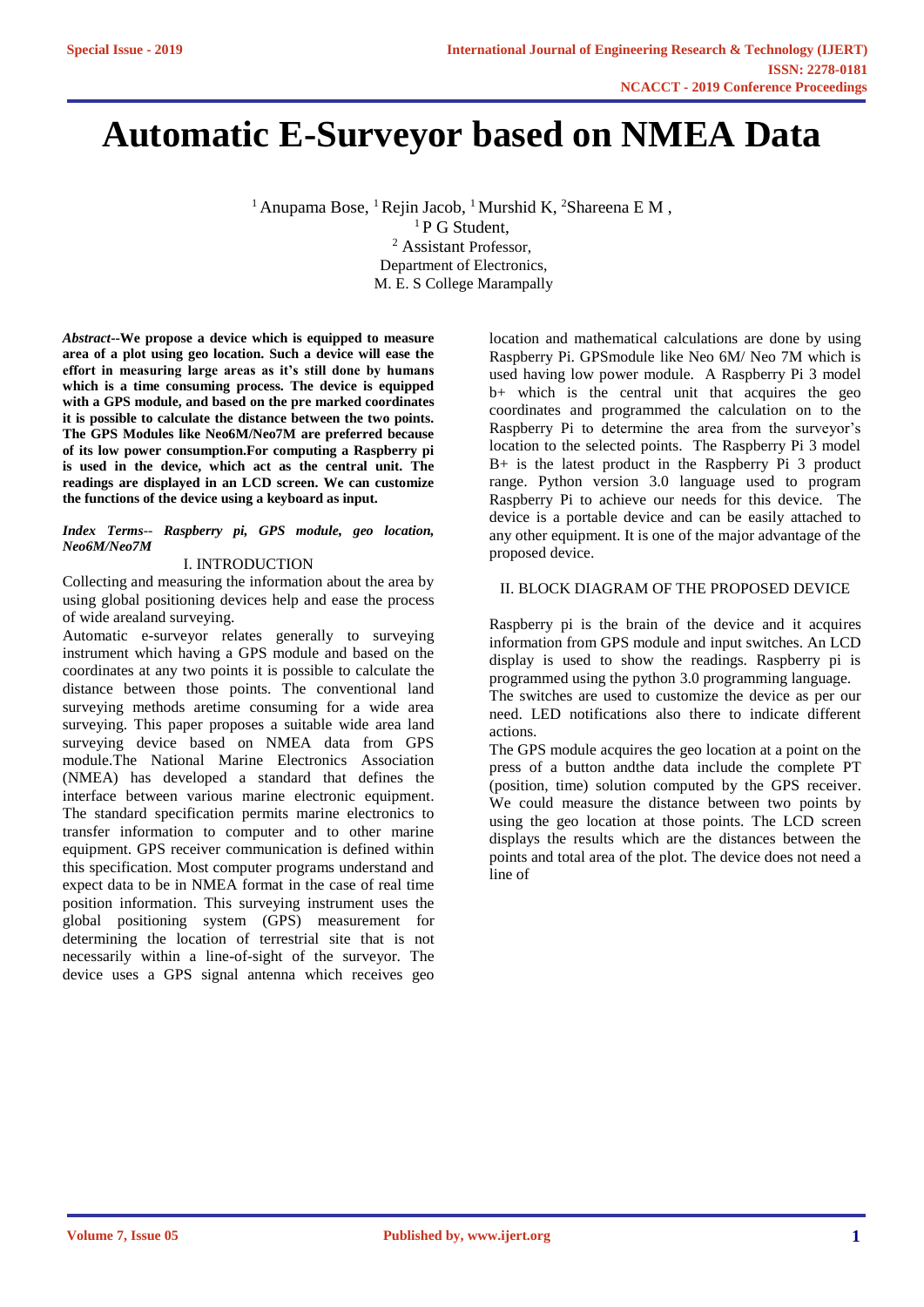

Fig 1: Block Diagram

sight for measuring the distance which is the main advantage.

#### III. HARDWARE AND SOFTWARE CONFIGURATION&CIRCUIT DIAGRAM

The working of the device is based on the GPS information gathered from GPS module.The basic idea is that the distance between two points on the surface of earth can be found by using the GPS location of the two points. The hardware interface for GPS units is designed to meet the NMEA requirements.The NMEA data from the GPS module can be converted and can be utilized in our system. The device is operated with the help of some buttons. We can customize the device with those buttons to satisfy our need for the particular area and shape of the area. By using the button 1 on the device we could select a predefined

definite shape of plot and to confirm the shape button 2 is pressed. Then the third button is pressed for acquiring the GPS location of the current location of the device. Like this we

could find the location of any points on any terrain. The interface speed of the system can be adjusted but the NMEA standard is 4800 b/s with 8 bits of data. All units in an equipment that support NMEA should support this speed.We could find the distance between two GPS location by using the equation given by

 $A = \sin{(dlat/2)}^{**}2 + \cos(lat1)^* \cos(lat2)^* \sin(dlon/2)^*$ <sup>2</sup>  $C= 2*atan2$  (sqrt(a),sqrt(1-a)) Distance =  $R^*C$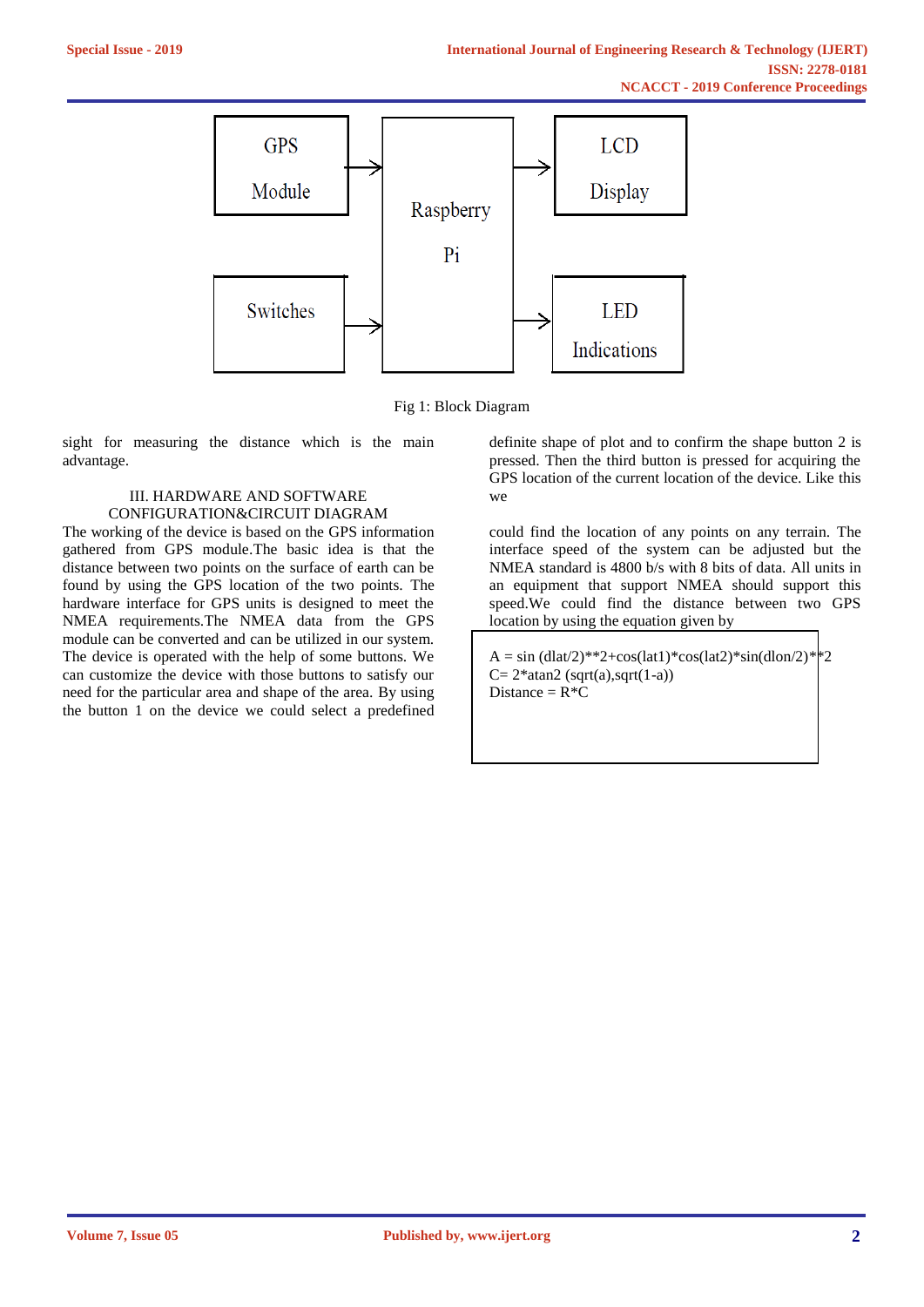Then using corresponding equations for the selected shape we can calculate the area of the plot. The distance between each pair of points and the total area of the plot are shown one after another respectively. All the calculations are done by Raspberry Pi through python programming it.





#### IV. SCOPE OF THE DEVICE

The current and conventional wide area land survey methods are having bulky equipment and are time consuming processes. This would make more difficulties during wide area land surveys on tough difficult terrains like a forest. The original idea of measuring and calculating the distance between two points has been progressively revolutionized by means of NMEA data.

The device can be upgraded by providing a remote controlled rover mechanism for the ease of use in tough terrains or we can

provide a drone mechanism. The device can be attached to any other devices to improve them. By using this device we can avoid the problem of need for line of sight to measure the distance on other devices.

For now we are working on adding barometer and compass module into the device. The barometer gives the sea level at a point on the earth surface based on the atmospheric pressure difference, so that we could calculate the height difference between two locations and also by using this data we could calculate the slope of the plot and also to level the surface (how much soil is needed to remove or add to the plot to make the plot into a level surface). If we add compass module we can do compass survey in which the position of an object is located using angular measurements.

#### V. CONCLUSION

This paper describes the design and working of a device which can be used to measure the area of a plot by using NMEA data from a GPS module. The programs that acquire real time position information understand and